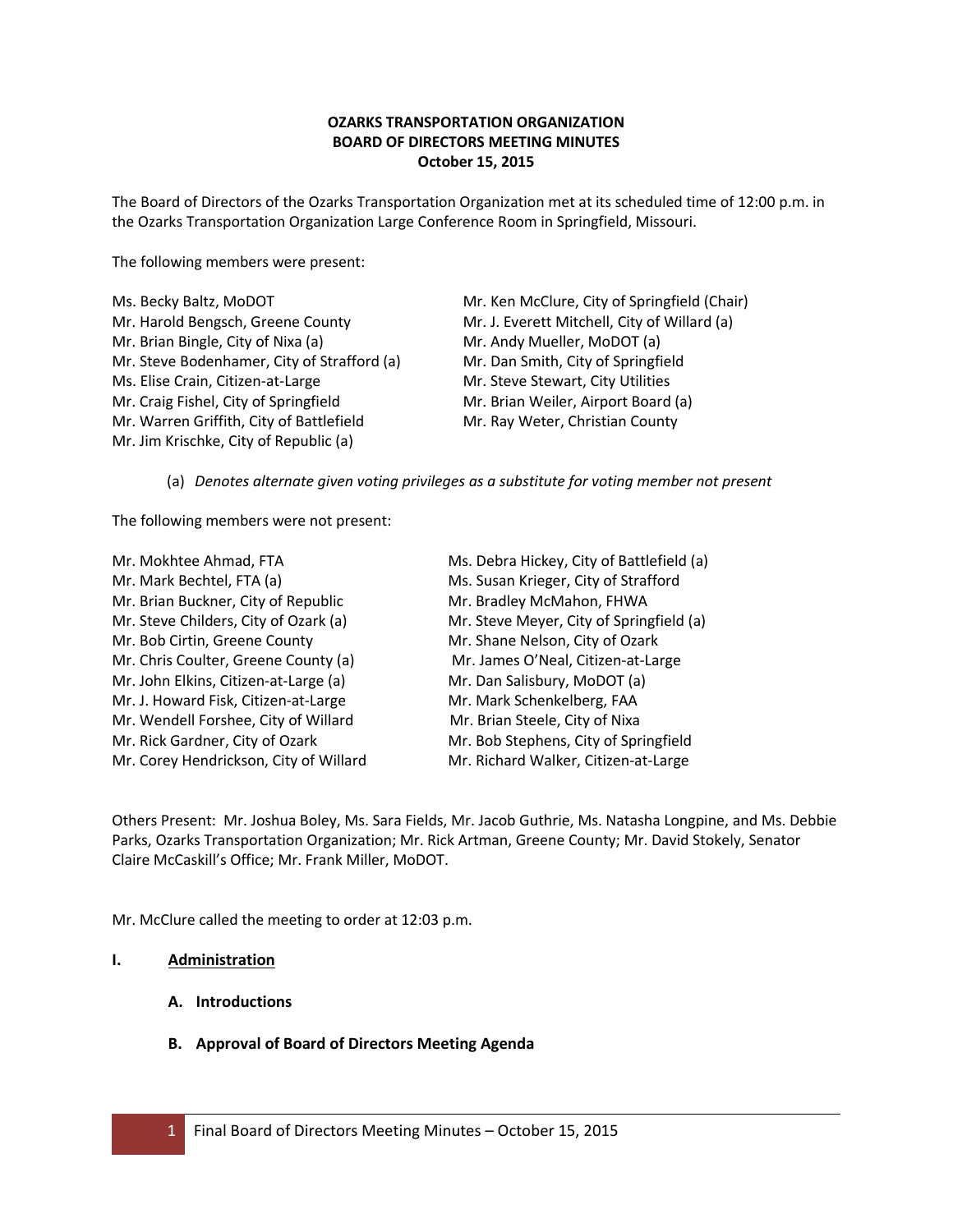Mr. Bengsch made the motion to approve the October 15, 2015 Meeting. Mr. Griffith seconded and the motion carried unanimously.

### **C. Approval of the August 20, 2015 Meeting Minutes**

Mr. Weiler made the motion to approve the August 20, 2015 Meeting Minutes. Mr. Weter seconded and the motion carried unanimously.

### **D. Public Comment Period**

Mr. McClure welcomed Ms. Elise Crain, the proposed Christian County Citizen-at-Large Representative.

## **E. Executive Director's Report**

Ms. Fields thanked the Board of Directors for the support on the relocation to Chesterfield Village. There was a Board of Directors e-meeting and it received a positive response. The landlord is anticipating 90 days to finish the construction. The OTO is planning on moving early January or sooner. The December Board of Directors meeting will probably be at the current OTO location, with future meetings being held at the new space.

The OTO has received the draft audit. The Audit Committee will looked at it and there will be details at the next Board meeting. The Travel Sensing Units, which are Wi-Fi units that will provide travel time information, have been partially installed. There are 80 unites going out. Once the units are up and running, there will be access to web based software that will provide real time information and reports to incorporate into the long range transportation plan and the congestion process.

Ms. Fields mentioned that the City of Springfield and the area had released the Joint Community Focus Report and Impacting Poverty Commission. One item that came out of Impacting Poverty Commission Report, was a new committee to focus on how transportation can help with poverty. The report specifically mentioned OTO in looking at what transportation improvements can be made. The OTO will be looking at that in the next six months or so.

A lot of work has been done on the Long Range Transportation Plan (LRTP). It is a good time to be working on the LRTP, since there is not a lot of money or projects right now. Another item that staff has been focusing on is training. Ms. Fields summarized the various training that staff members had attended. One of the items that came from the GIS training can be seen on the GiveUsYourInput.org site. It is a map called Map It. The public can place a pin where there is a concern or a project that they would like to see. It is another tool to allow the public to participate and tell the OTO what they would like to see improved.

Ms. Fields stated she would attending the Association of MPO's Annual Meeting from October 20-23, 2015. The meeting agenda is looking at more details from the Drive Act from the Senate and what the House will be doing in regards to a new transportation bill. The big news is that the EPA announced the new Ozone Standard at 70 parts per billion (ppb). The OTO region has been running about 61 ppb, so have avoided non-attainment for a few years.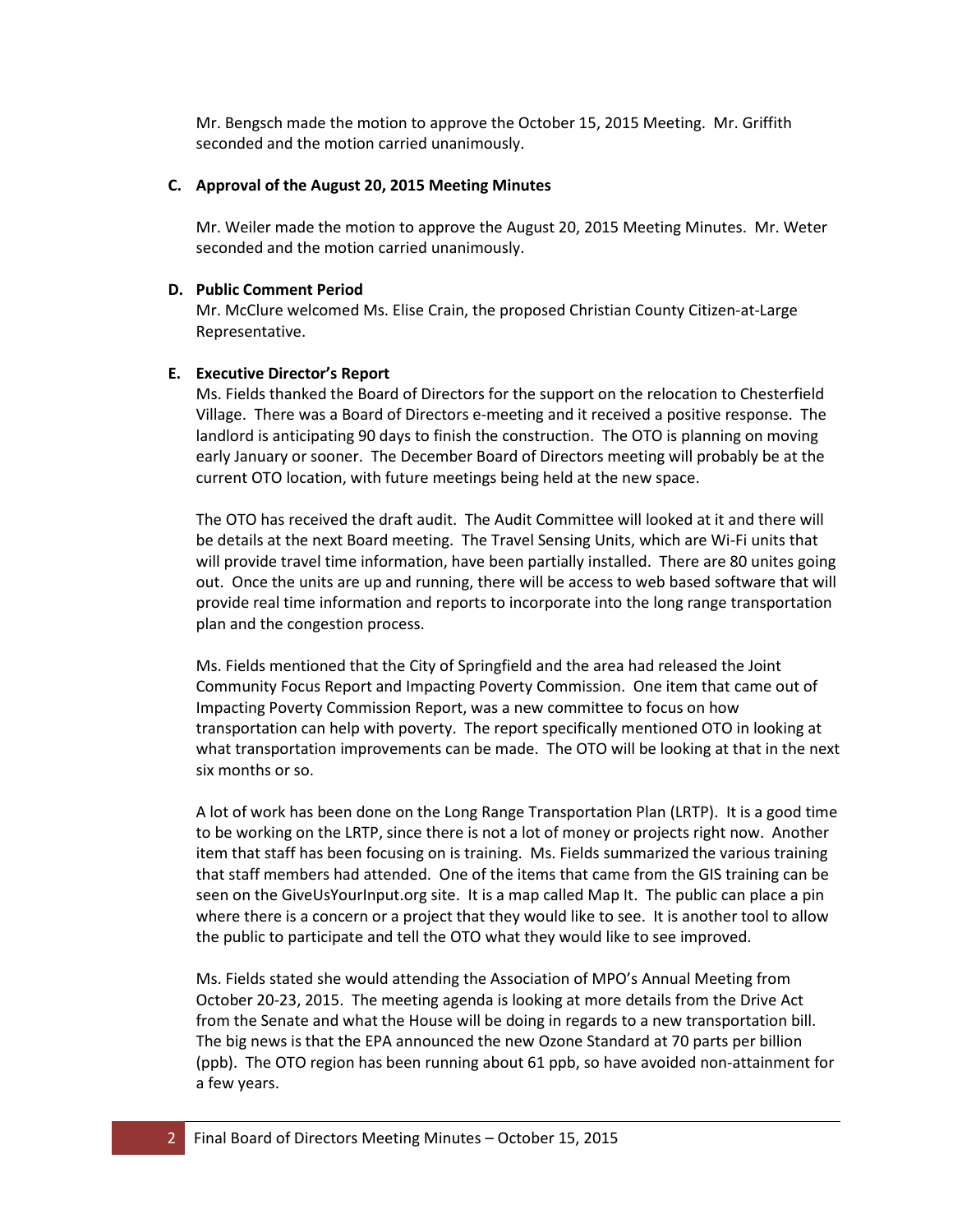Mr. McClure commented that the Poverty Commission on Transportation Committee had been discussed in some other settings. It is very appropriate and the OTO needs to be there, but he was aware that City Utilities has the Transportation Advisory Committee. The OTO needs to be careful that there is not a duplication and that all the player's involved need to be there. He thanked the Board of Directors members for participating in the emeeting, and stated that a wise decision had been made. The accessibility to the wide breathe of membership was very good. He thanked Ms. Fields and staff for guiding the process.

## **F. MoDOT Update**

Ms. Baltz mentioned that the MoDOT projections came in above what was originally projected. MoDOT has been working to set up some projects and the scoping process on those. The State level funds came in \$47 million over projections. When the Federal Funds are added to that, it means that there is \$210 million additional for the construction program in 2017. That is \$34 million for Southwest Missouri, and MoDOT is working with the Planning Partners. There is agreement to continue the focus on Taking Care of the System. There will be a lot of resurfacing, bridge, and safety projects. There will be an emphasis on intersection and bridge improvements on the expressways. She outlined some of the proposed types of safety projects. There will be 15 bridges replaced out of the 80 critical bridges in the Southwest District. There will be a Highway Commission meeting in Springfield on December 2. Mr. McClure stated that would be a good opportunity to show support.

# **G. Legislative Reports**

Mr. Stokely stated that the discussion on transportation funding has been delayed until December. Both Senator Blunt and McCaskill agree that a six year transportation funding bill is needed. He encouraged the Board members to stay in touch with the local Congressional Offices. Mr. Bengsch stated that Ms. Baltz had given a tremendous presentation on the state of the situation at the Southwest Missouri Commissioners Association. There were so many different ideas that came out of the discussion. That the ideas were going in different directions was a real eye opener. He inquired if the OTO should step up and speak with one voice. Mr. McClure stated that was a good point and worthy of debate. He stated the Executive Committee would discuss the structure and bring it back to the Board of Directors.

## **II. New Business**

## **A. Christian County Representative**

Mr. McClure stated that the Christian County Commissioner, Mr. Weter was recommending Ms. Elise Crain to fill the Citizen-at-Large seat.

Mr. Fishel made the motion to appoint a Citizen Representative from Christian County. Mr. Weter seconded and the motion carried unanimously.

Mr. Weter gave a brief summary of Ms. Crain's accomplishments and resume. Ms. Crain stated that she has a schedule conflict with the timing of the next two meetings due to her term on the Metropolitan National Bank Board, but would be finished with that obligation in February.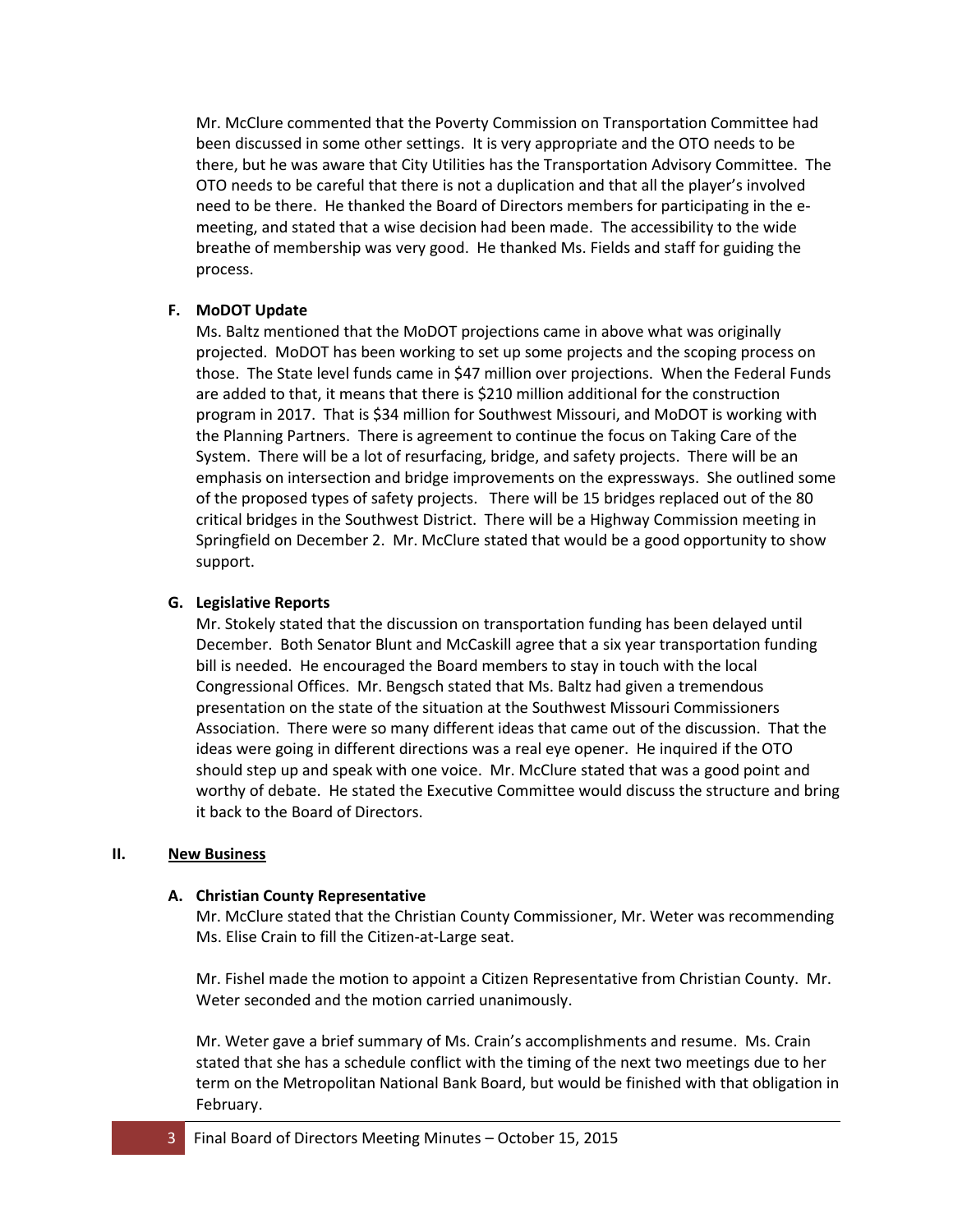### **B. Amendment Number Seven to the FY 2015-2018 TIP**

Ms. Longpine stated that the City of Springfield has combined a Roadway Project with an Enhancement Project on Commercial Street. It is adding a roundabout at Washington and Commercial Street. The City of Springfield has added some additional STP-Urban to the project, in addition to the Enhancement money, and the total project cost is \$850,000.

Mr. Krischke made the motion to approve TIP Amendment Number Seven. Ms. Crain seconded and the motion was carried unanimously.

#### **C. Transportation Plan 2040 Vision**

Ms. Longpine stated that staff is in the midst of updating the LRTP and have been working with the jurisdictions on updates to the Major Thoroughfare Plan. Currently, the Major Thoroughfare Plan is going through the jurisdiction's local processes. The Long Range Transportation Plan Subcommittee have developed the visions and goals. These will guide the remainder of the planning process and the recommendations and measures that are put into the plan. The visions that the subcommittee has come up with is pretty simple. "An excellent transportation system supporting the success of the OTO region." There are 12 goals. The goals touch a little on what was in the previous plan. She summarized the 12 goals. The subcommittee is in the midst of developing action items and performance measures to go with the goals.

#### **D. DBE Annual Goal**

Ms. Parks stated that the US Department of Transportation has a Disadvantaged Business Enterprise Program to help minority and women business owners become competitive bidding contracts. Last year the Board of Directors approved the OTO's DBE Program. The annual goal of zero percent was established. The DBE Program evaluates the goal annually to see if it should be adjusted. The formula was followed this year and the new proposed goal is zero. OTO uses the Missouri Regional Certification Committee and the established directory of DBEs. The OTO takes the number of DBEs in the MSA (which is the metropolitan area). There are only 10 registered in the OTO area. That is divided by the number of businesses in the MSA from the Census data. That equaled 10 divided by 2,645, which rounds down to zero. In previous years, MoDOT established the OTO's goal at zero. The DBE Annual Goal was put out for public comment and none was received. The OTO will continue to use DBEs at any opportunity, the OTO is just not federally mandated to do it.

Mr. McClure inquired if the OTO was utilizing the DBE list through the state. Mr. Weiler inquired about the formula that was used. Ms. Parks stated that the businesses are just in the industries that the DBE's are registered in. Mr. Bingle asked if it was related to transportation planning or if it was all businesses. Ms. Parks stated that there was only ten registered DBE's across all the industries. The industries that the businesses were registered in were construction, professional and scientific technologies, and one retail. Mr. Weiler stated it did not necessarily have to be in transportation.

Ms. Fields stated that there are different methods allowed for calculating the goal. The OTO only had 10 registered DBEs, so did not bother to refine it down. Ms. Parks stated that MARC, up in Kansas City, is more selective, calculating the goal off just the construction trades or professional services.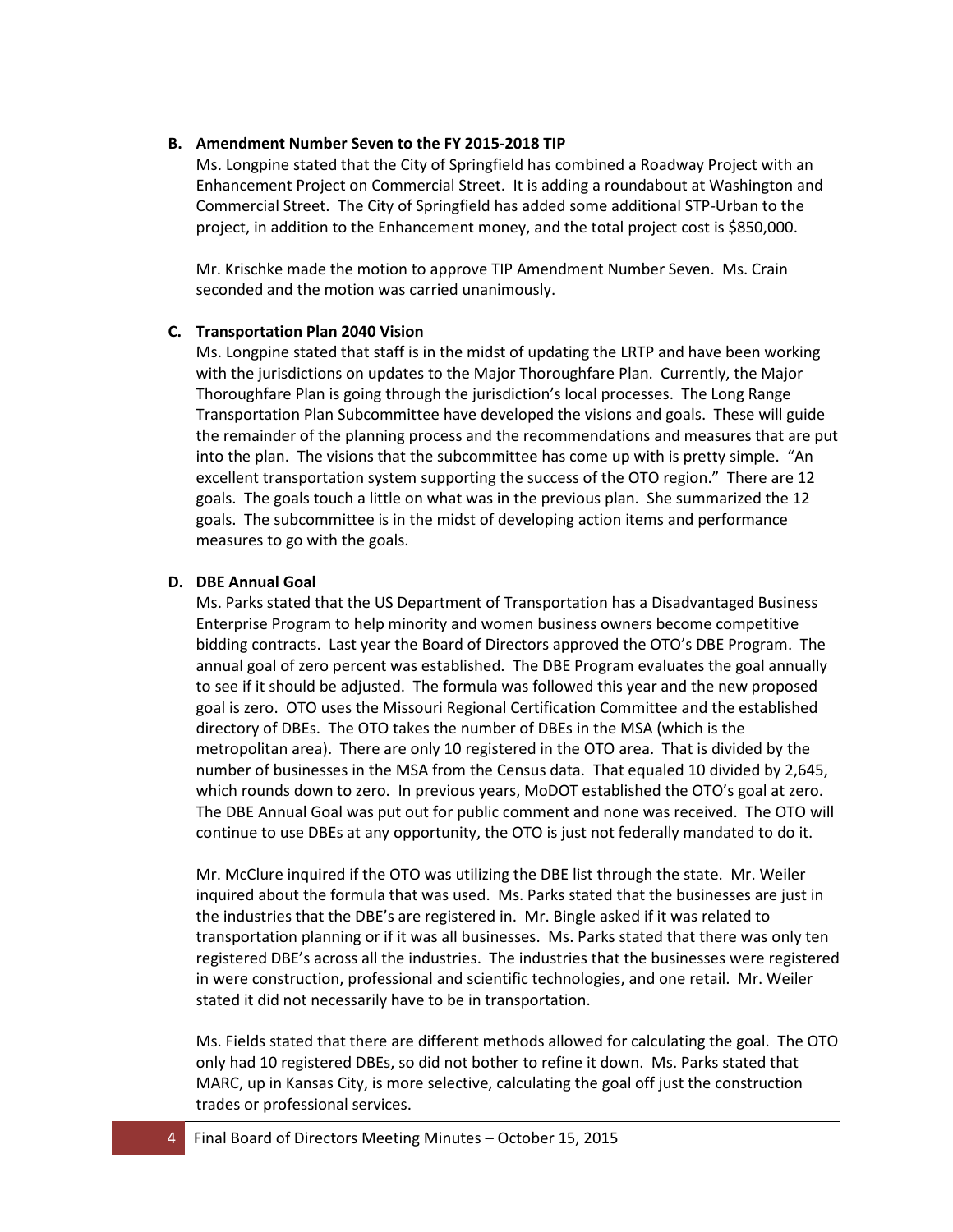Mr. McClure stated that bid documents are widely distributed so there are opportunities for DBEs to bid.

Mr. Griffith made the motion to approve the proposed Annual DBE Goal. Mr. Weiler seconded and the motion carried unanimously.

### **E. Rideshare Program Continuation**

Ms. Fields stated that in 2008, when there was high gas prices, the OTO decided to develop a web based car pool matching program called OzarksCommute.com. The initial investment was \$25,000 to get it online. The annual fee was \$7,800. In 2012, Federal Highway came in and stated that Federal Planning funds could not be used to fund the Rideshare Program. It was considered implementation not planning. The City of Springfield stepped up and took over the maintenance of the Rideshare Program in exchange for a transfer of STP-Urban funds.

Ms. Fields stated that there was a mix up due to life and the invoices were not mailed from the software company. The City of Springfield also did not get the paperwork taken through the process in order to pay the invoices, due to a change in key personnel. A few months ago the OTO received invoices for 2014 and 2015. The OTO was logging into the service and using the system for reporting. The City of Springfield also promoted the program at community events and to employers. It was used and the bill was not paid. The discussion on this bill payment will be on the Operational Budget Amendment agenda Item. The discussion now, is does the OTO region want to continue the Rideshare program. It has been useful to the region, the users have decreased over time, but the program helps with environmental aspects such as the Clean Air Program. It can help with LEED Certification and can help reduce the Ozone.

Ms. Longpine stated that it is a key item quoted in the PM and Advance Programs participation for the EPA. The standard was lowered and the region missed going nonattainment, but the area is getting closer as the standard keeps moving. The EPA can point to this program and give the region credit for a lower baseline if the area was to go into nonattainment in the future.

Mr. McClure stated that there are two issues that had been discussed in the Executive Committee. The billing situation that Ms. Fields did a good job describing, and the usage. Gas prices were higher than what are currently being seen now. This was discussed by the Technical Planning Committee and it was unanimously recommend to the Board of Directors that the program be continued.

Mr. Krischke stated there was a lot of statistics of requests and no response. The question is how many people are riding these rides. Ms. Fields stated that individuals log in and create an account. It sends back a list of potential matches. It is up to the user to contact the potential match to see if that person wants to carpool with them. There is no reporting mechanism to see if the individuals decided to carpool or how long they car pooled. The drawback is that initially a lot of people could have found car pools and are continuing to car pool. There was discussion about the merits and cons of the Rideshare Program. Cons included the fact that individuals do not like to give up driving cars, gas prices being low, no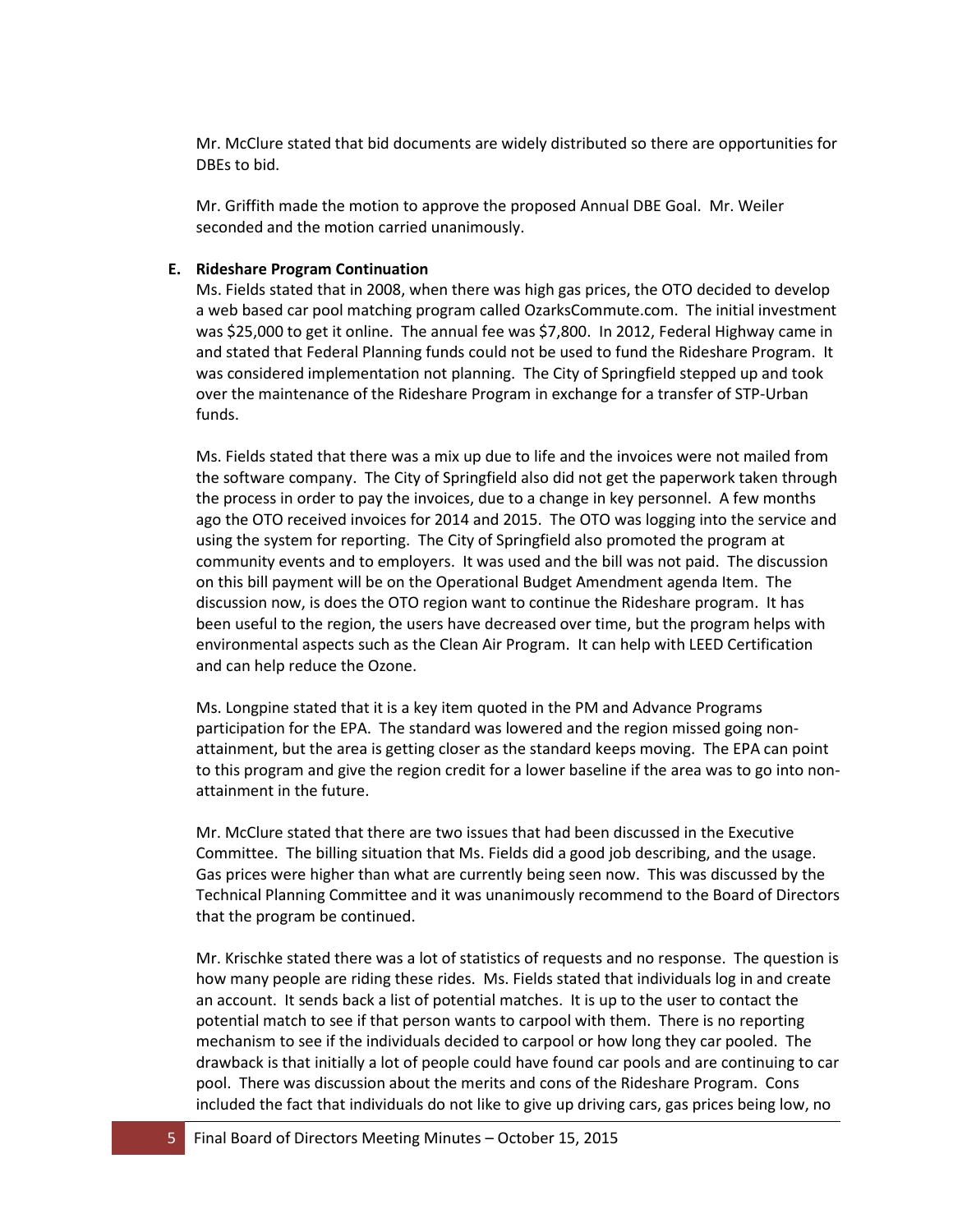reporting mechanisms, and promoting an existing program that is being underutilized. And the overall cost. Pros included environmental impacts.

Ms. Field addressed the cost stating that according to the STP-Urban formula the City of Springfield received 60% of the \$10,000 anyway. The City of Springfield had voted to continue the program, which included the \$7,800 for software and additional funds for the promotion at community events and brochures.

Ms. Fields stated that MoDOT currently had a Rideshare Program that the OTO could point to if necessary. Ms. Baltz stated that the MoDOT Rideshare program had similar results to OTO's local program.

Mr. Smith inquired what the impact would be to the EPA if the OTO region was to hit nonattainment. Ms. Longpine stated that the EPA would question why it was discontinued. It is an easy program to point to with a measurable matrix. Other volunteer efforts are harder to measure. There was discussion on how effective the program was and if it had other merits besides the environmental aspect.

Mr. McClure inquired if the program could be suspended temporarily. Ms. Fields stated no matter the outcome the City of Springfield would have to go out to bid if the website was to continue past December. There was discussion on how it could be marketed better to perhaps reach commuters in Christian County and increase the number of employer portals.

Ms. Fields emphasized the pros of the program. During the Federal Triennial Review, it is pointed to as looking for other ways to solve congestion. It helps with the EPA in the Ozone and PM issues. It promotes carpooling to individuals who might need it for transportation. There was discussion on the role this could plan in the Poverty Commission Transportation Subcommittee.

Mr. Bengsch stated that this is a tool in a tool box. Greene County, City of Springfield, and City Utilities have completed a comprehensive study on the environmental mandates coming down the line. There is no small challenge. It amounts to \$1.6 billion dollars for the community to meet the mandates. The area is making progress with the EPA and DNR to develop a new approach. It involves having these items that can be shown being done locally to reduce the impact that those mandates in have in the terms of dollars on the tax payer. Right now it looks like a lot of the mandates can be spread over a 20 year period which makes it more affordable. This one item does not stave it off, but it is one thing that goes to the air quality measurement that will be held against the region.

Mr. Weiler made the motion to approve continuation of the Rideshare Program and Associated STP-Urban Transfer to Springfield. Mr. Griffith amended the motion to increase the publicity of the program as a condition for continuation. Mr. Griffith seconded and the motion was passed 8 in favor and 3 nays.

#### **F. Operational Budget Amendment**

Ms. Fields explained that the OTO has two approved budgets, the Unified Planning Work Program (UPWP) Budget and the Operational Budget. The Board approved \$21,555 during the e-meeting for the UPWP Budget. It will need to be added to the Operational Budget.